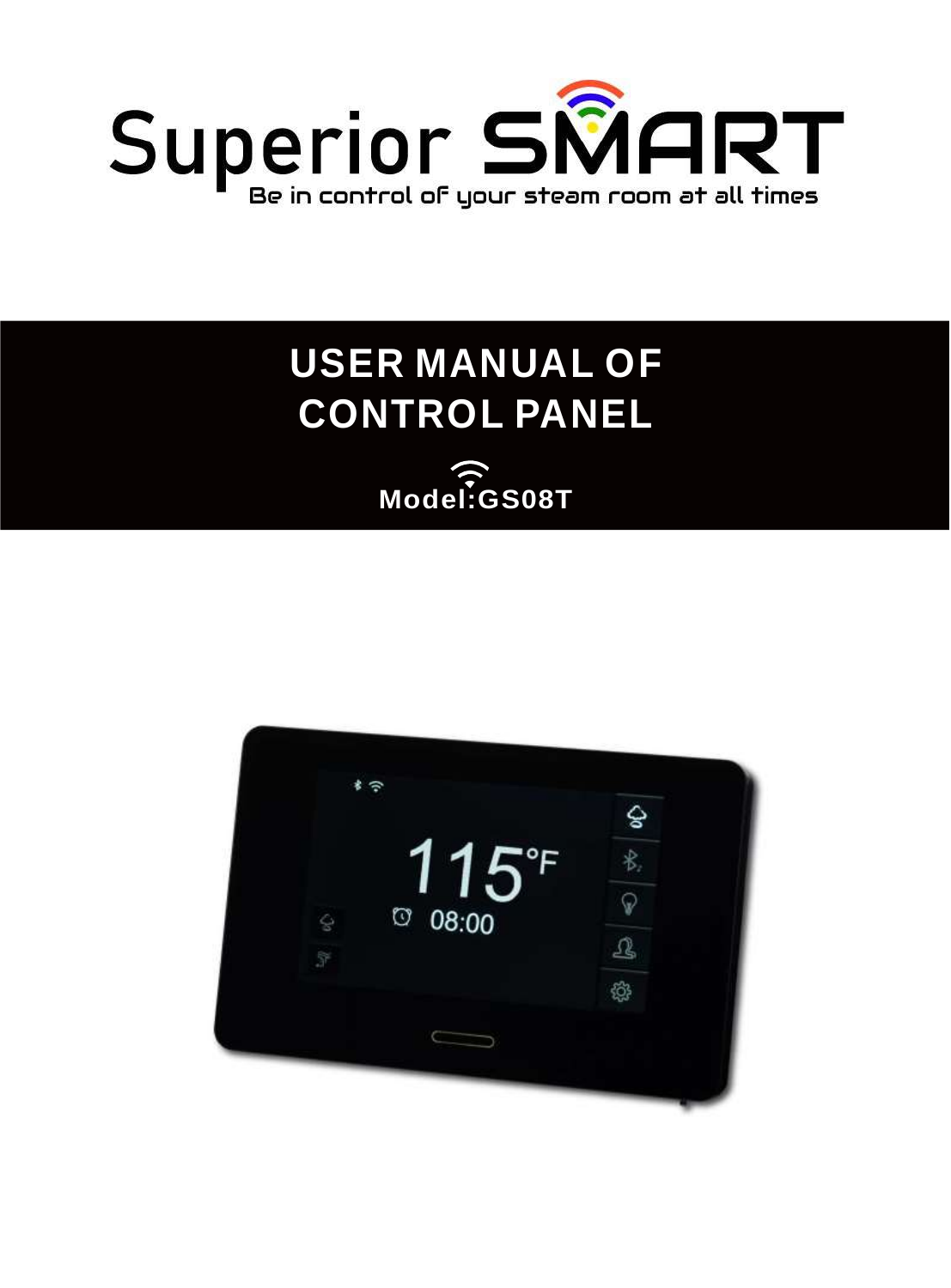

(A) 2-Prong Plug for Adapter (B) Adapter power supply cord, bare wire end (C) Adapter power supply cord, adapter plug end (D) 120/240v to 12v Adapter (E) Bluetooth Connection wire from the Adapter (F) Bluetooth Control Box connection wire

#### **Wi-Fi Power Supply Assembly Steps:**

Step 1. Connect bare wire end of the adapter power supply cord (B) to 2-Prong Plug (A).

Step 2: Connect the adapter plug end of the adapter power supply cord (C) to the 120/240v to 12v Adapter (D).

Step 3: Connect Bluetooth connection wire from the Adapter (E) to Bluetooth Control Box connection wire (F).

Step 4: Connect 2-Prong Plug (A) to 110v power source.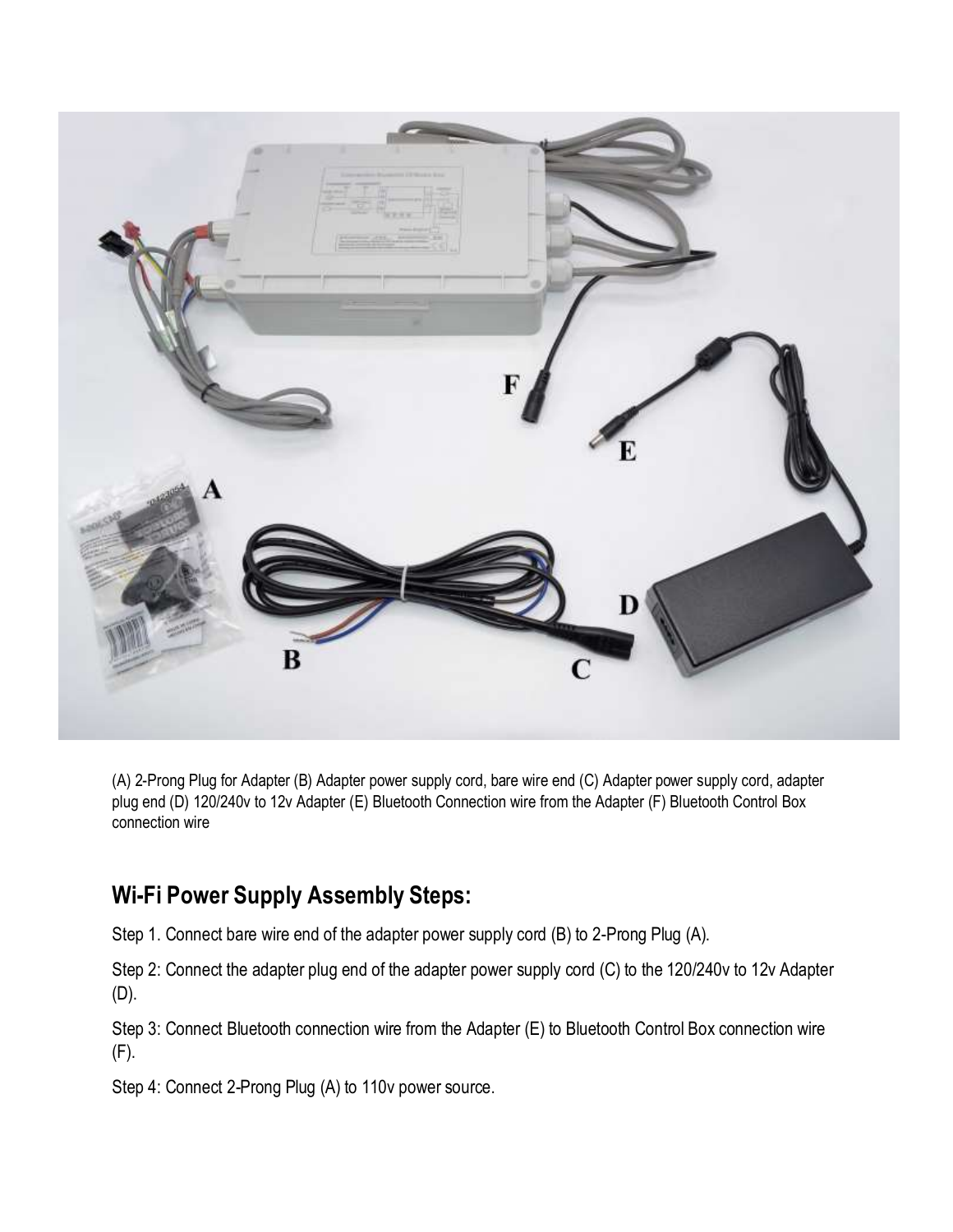### **Interface Introduction**



**Picture 1: Real clock**





**Picture** 5: Steam working time setting **Picture Picture** 6: User prefer mode











**Picture 3: Steam Picture 4: Steam temperature setting**

|                | User prefer mode |       |  |
|----------------|------------------|-------|--|
| 1              | 45               | 08:00 |  |
| 2              | 45               | 08:00 |  |
| 3              | 45               | 08:00 |  |
| $\overline{4}$ | 46               | 08:00 |  |
| 5              | 48               | 08:00 |  |
|                |                  |       |  |

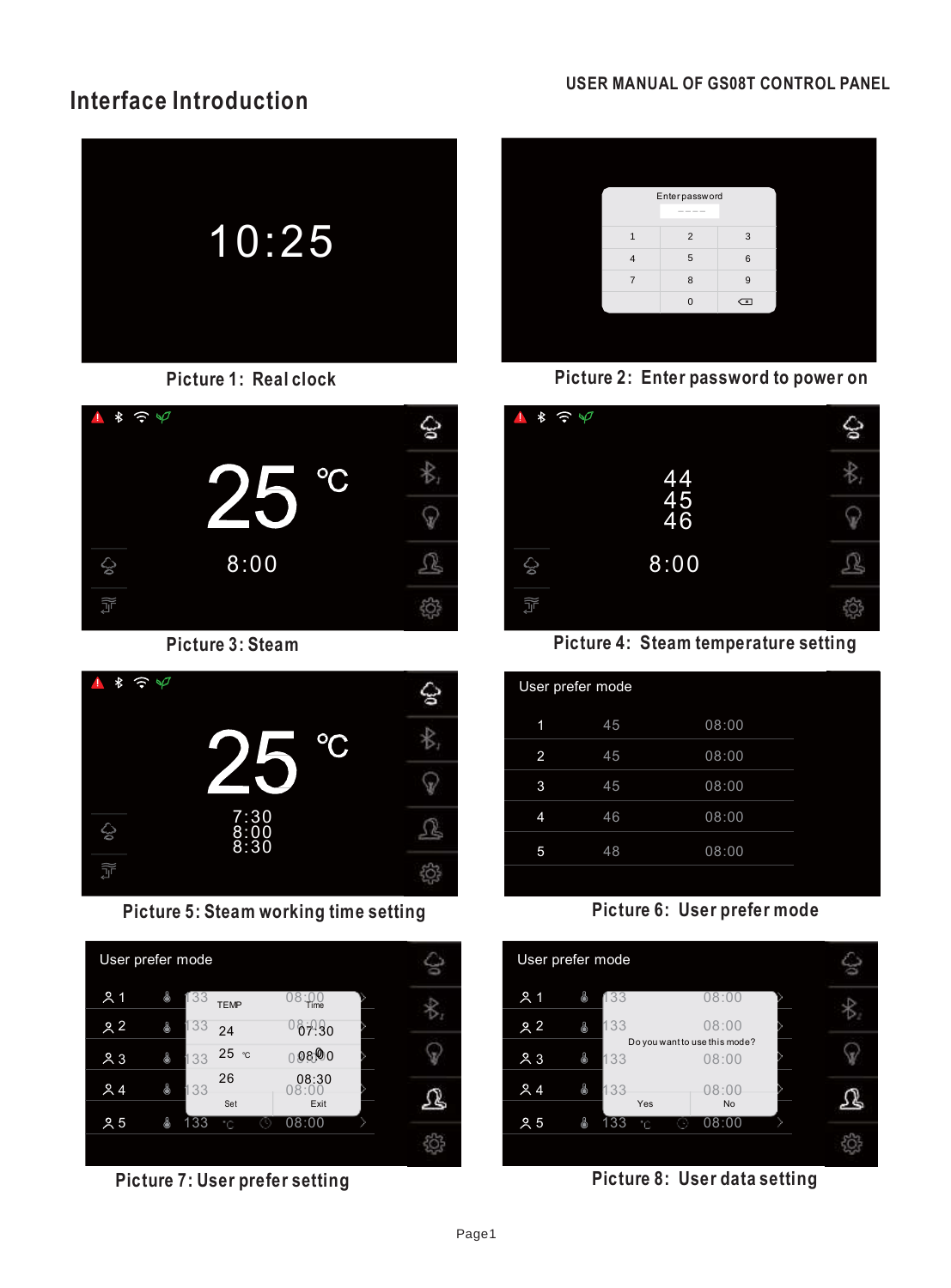

**Picture 9: Bluetooth music Picture 10: Light**

| Settings<br>Working mode |              |  |
|--------------------------|--------------|--|
| Real-time clock          |              |  |
| °F/ °C switch            | $^{\circ}$ C |  |
| Safety lock              |              |  |
| Memory mode              |              |  |
| <b>ECO</b>               |              |  |
| WIFI match               |              |  |
| Factory setting          |              |  |





**Picture 15: Factory setting Picture 16: WIFI matching**





|             | Preset timing |     | 10:30         |                     |      |            |  |
|-------------|---------------|-----|---------------|---------------------|------|------------|--|
| Appointment |               |     |               |                     |      |            |  |
| <b>DAY</b>  | <b>SUN</b>    |     |               | MON TUE WED THU FRI |      | <b>SAT</b> |  |
| <b>OFF</b>  |               |     |               |                     |      |            |  |
| <b>ONE</b>  |               |     |               |                     |      |            |  |
| <b>REP</b>  |               |     |               |                     |      |            |  |
|             |               |     | Set           |                     | Exit |            |  |
|             |               | --- | $\sim$ $\sim$ |                     | .    |            |  |

**Picture 11: Menu setting Piture12: Presetting power on**



**Picture 13: Real clock setting Picture 14: Password setting**

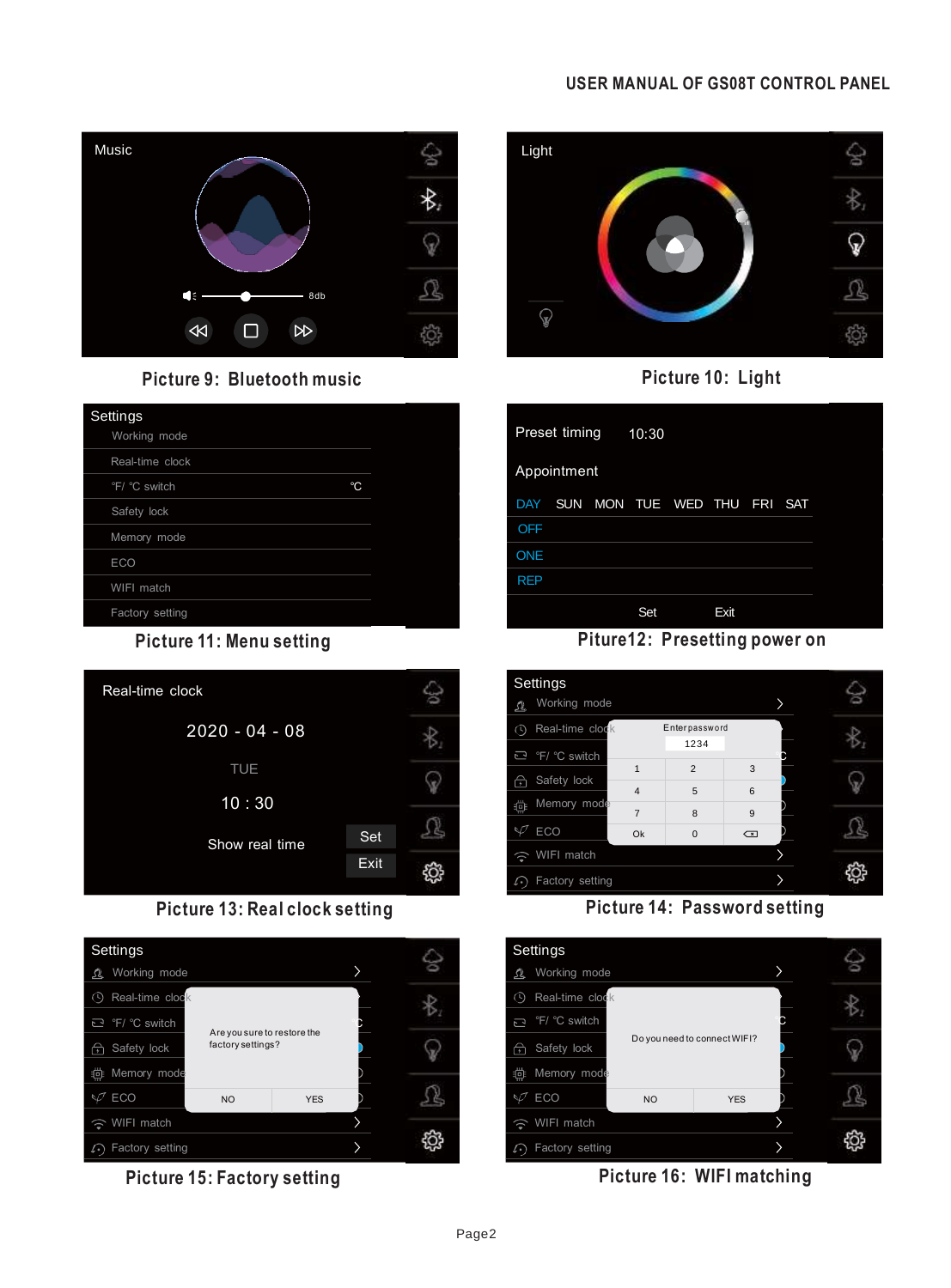### **ATTENTION**

**1. keypad is capacitive touch mode, water mist on screen surface will affect the touch effect. Normal operation can be resumed after water mist is removed;**

**2. The keypad surface is made of glass. Do not rub with hard objects, and pay attention to the front protection.**

#### **FUNCTION**

- 1. Steam
- 2. Bluetooth Music
- 3. Light
- 4. Chroma light
- 5. WIFI
- 6. Clean (can be operated on APP)

### **POWER ON**

- **A.** When steam generator is in standby state, touch butto $\frac{1}{\sqrt{1-\frac{1}{n}}}$  to switch on steam generator. If steam generator has been locked by password, user should enter password to active the keypad.
- **B.** If steam generator preset open time, when preset open time reach, steam generator power on with TEMP. and working time by user 1 setted automatically.
- **C.** Power on by APP

When system power on, backlight of power on/off button  $\equiv$  lit.

When steam generator connected with Wi-Fi, WIFI icon  $\widehat{\mathcal{F}}$  shows on display window.

### **POWER OFF**

When steam generator on, touch button  $\equiv$  to switch off the steam generator. Control panel shows real clock if preset clock function, otherwise, control panel will be black screen.

When preset working time reach, steam generator power off automatically (steam generator power off in 2minutes after steam function stop).

Power off steam generator by APP.

### **WATER DRAIN**

Water drain for 5minutes automatically in 30minutes from the steam generator shuts off.

When steam generator is on and steam function still not be activated, touching button  $\mathbb{T}$  to drain water for 10minutes manually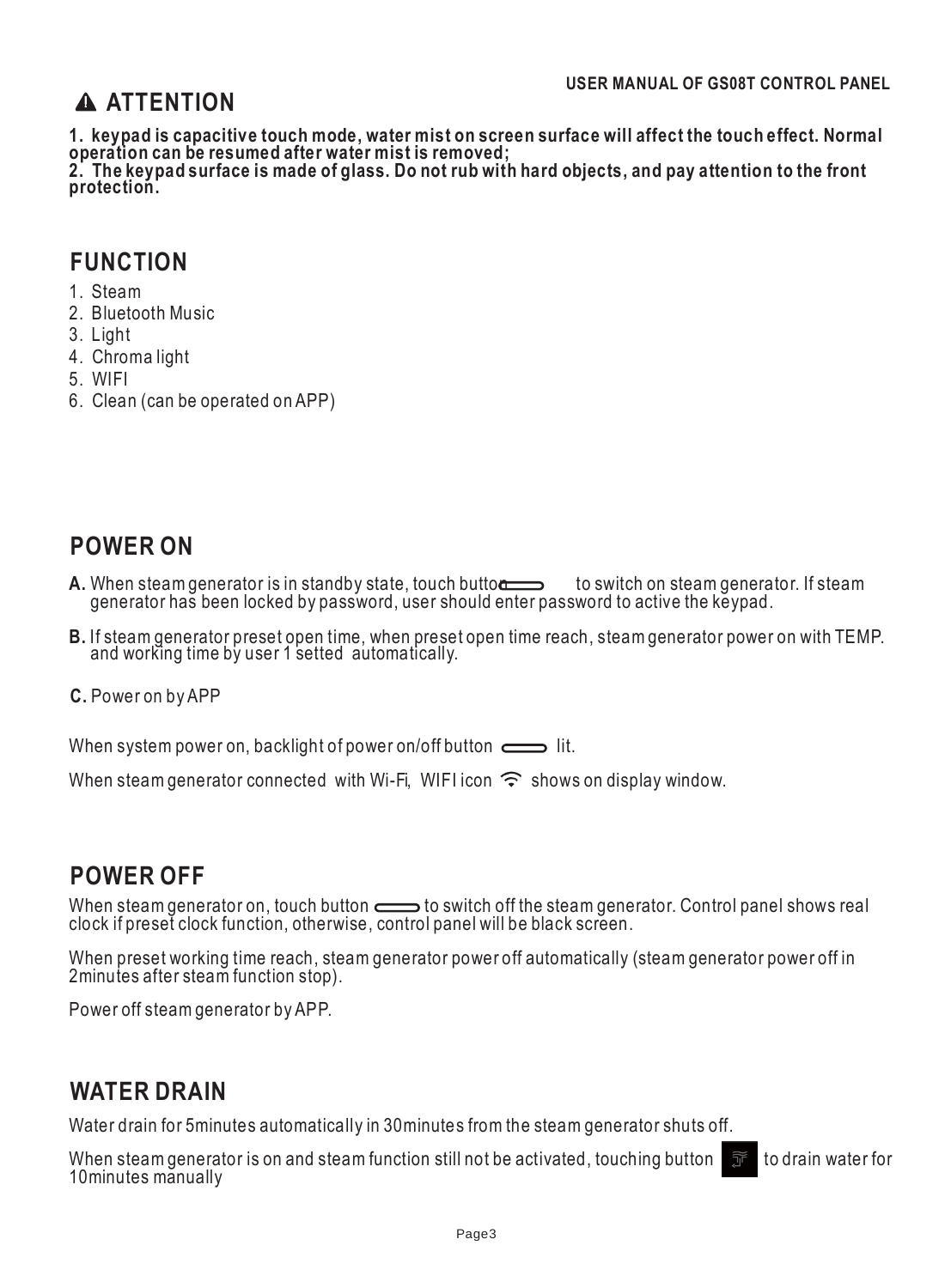### **BLUETOOTH MUSIC**

when control panel power on, we open the Bluetooth on mobile and connect Bluetooth name "sauna", touch button  $\Box$  to switch on/off Bluetooth music as shows on picture 9. at this time, we can display music from mobile.

When Bluetooth music works, touch button  $\leq 1$  and  $\geq 1$  to switch song you like.

When Bluetooth music works, touch button from 0 to 15dB. **84b** to adjust volume. Volume setting range is

When steam generator connected with Bluetooth music box, we can see icon  $\mathbb{E}$  shows on keypad window. When mobile connected with Bluetooth music of our steam generator, we can see icon  $\oslash$  shows on keypad window.

Bluetooth stop connection after 10seconds from steam generator power off. When steam generator restart after 10seconds, we have to reconnect mobile's Bluetooth, Bluetooth name is "SAUNA".

### **LIGHT**

When steam generator on, touching light icon  $\mathbb{R}$  on keypad to power on/off the normal light.

Light can be powered on/off by APP.

### **CHROMA**

When control panel enter into chroma light interface as picture 10, choosing light color we like on color circle. Light will be powered off when we move the bar to the OFF state of  $\mathbb S$  color circle.

The icon  $\left\langle \right\rangle$  in the circle shows the current color of the light

We could change light color by APP.

### **STEAM**

When steam generator on, touch steam button  $\mathbb{R}$  as shows on picture 3 to start steam, touch this button again to stop steam.

#### **Steam temperature setting**

Touch the display position of ambient temperature  $\Box$  and the corresponding scrolling window will pop up. Slide up and down to adjust steam temperature we like. Click the corresponding temperature value to set the steam temperature. Screen display ambient room temperature after that.

Steam temperature setting range is 77-154℉(equal to 25-68℃, step is 1℃) if ECO mode still not be activated.

If ECO mode is activated, we can see icon speaking shows on keypad screen. Steam temperature setting range is 77-122 ₣ (equal to 25-50℃).

#### **Steam time setting**

Touch the position of time display 8:00 to pop up the scrolling window of time setting. Slide up and down to adjust to the required working time. Click the corresponding time parameter to complete the setting of steam time and return to the time display window.

Time setting range is from30mins to 23hours on control panel.

Time setting range is from 1minute to 20hours on APP.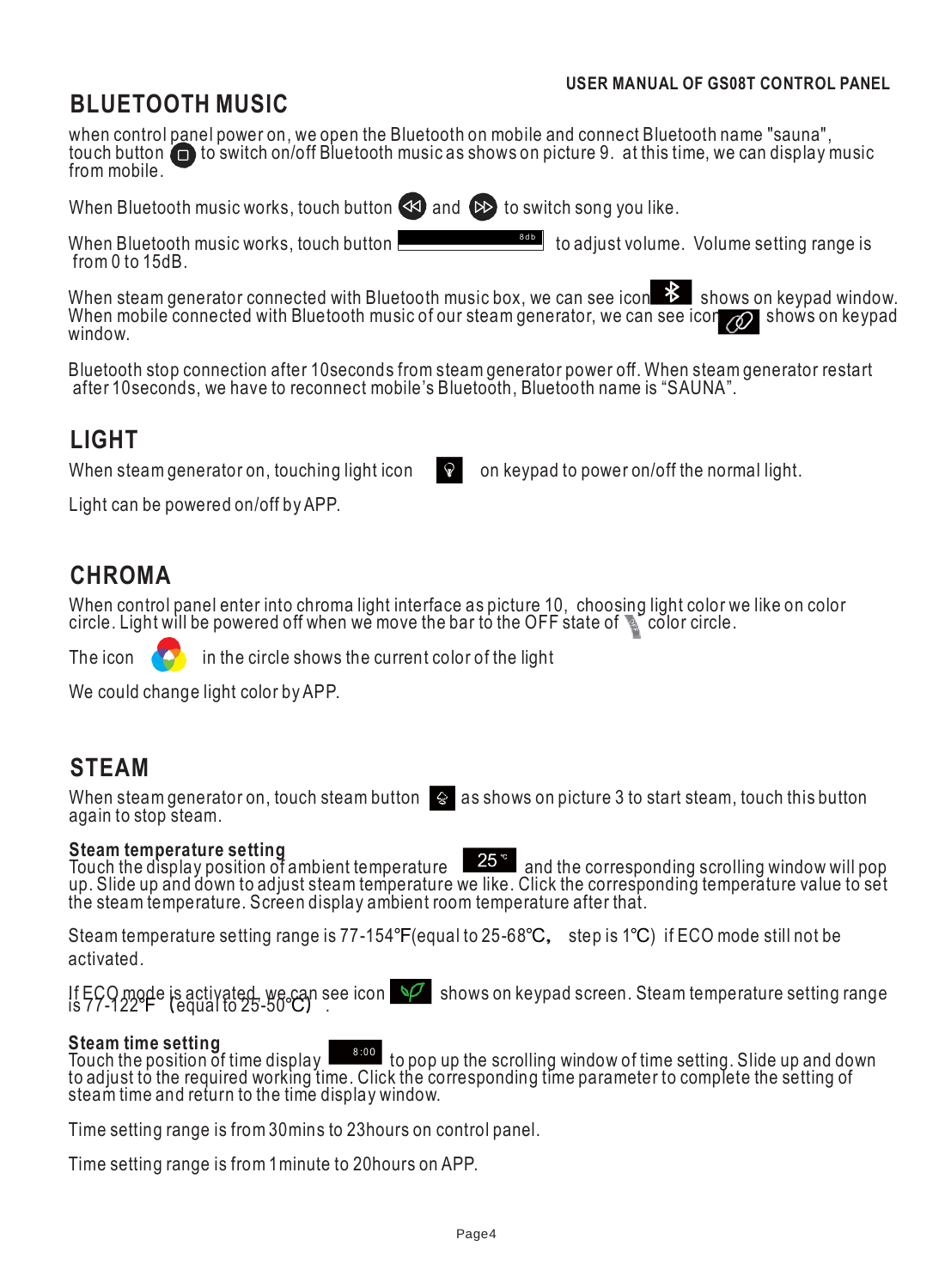## **USER PREFER MODEL SETTING**

In user model interface as picture 6, Click the  $\Box$  icon to pop up the dialog window as shown in picture 8: select" **Yes** "to set parameters with this user, and select" **No** "to exit setting interface. The user prefer mode setting will be valid when the steam is on. If steam off, user can't set user prefer mode.

#### **User parameter modification**

On user prefer mode setting interface, touch the  $\Box$  area on the right of corresponding user information and the dialog box pops up as shown in picture 7. By sliding the parameters up and down in the temperature area or time area, adjust the parameters to the middle position of the window and touch the "**Set**" key to save the user information. Touch "**Exit**" to give up the setting.

### **PRESET OPEN TIME**

Touch the  $\sqrt[6]{3}$  icon to enter the setting interface, and touch the icon  $\blacktriangleright$  on the right of" Working Mode "to enter the appointment setting interface as shown in picture 12.

- 
- **A. Setting of startup Time:** Touch the time to boot. 10:30 startup time area to pop up the sliding window and select the
- **B. Select the mode of appointment:** Select the required mode of appointment by touching the corresponding Settings DAY SUN MON TUE WED THU FRI SAT . After completing the following actions and touching the "**Set**"
- key, the parameters of appointment can be valid. Give up this operation by touching "**Exit**". Touch the two buttons above mentioned to go back to the main setting interface.
- **C.** When the appointment open time is reached, the system will start up automatically and steam will be turned on. Steam temperature and working time using the parameters of User 1.
- **D.** You can modify the default steam temperature and working time on the APP.

### **REAL TIME CLOCK SETTING**

Under the setting interface, touch the button  $\rightarrow$  on the right of interface as shown in Figure 13. Real-time clock to enter the clock setting

**Time calibration:** touch the parameters to be adjusted, such as: year, month, day, hour, minute; The corresponding scroll setting bar will pop up, and the corresponding parameters will be found and clicked. Time calibration can be completed by setting the above parameters and touching the Set key. The time can be synchronized through the APP on mobile.

Clock display: Touch the display area show real time to choose whether to display the clock function after shutdown. When the option is checked, the system shutdown displays the clock and the panel backlight is correspondingly lowered when the clock is displayed

### **TEMPERATURE UNIT SWITCH**

On Settings interface, you can switch temperature units by touching lemperature is 45℃ or 113℃. ℃ or ℉ . Default steam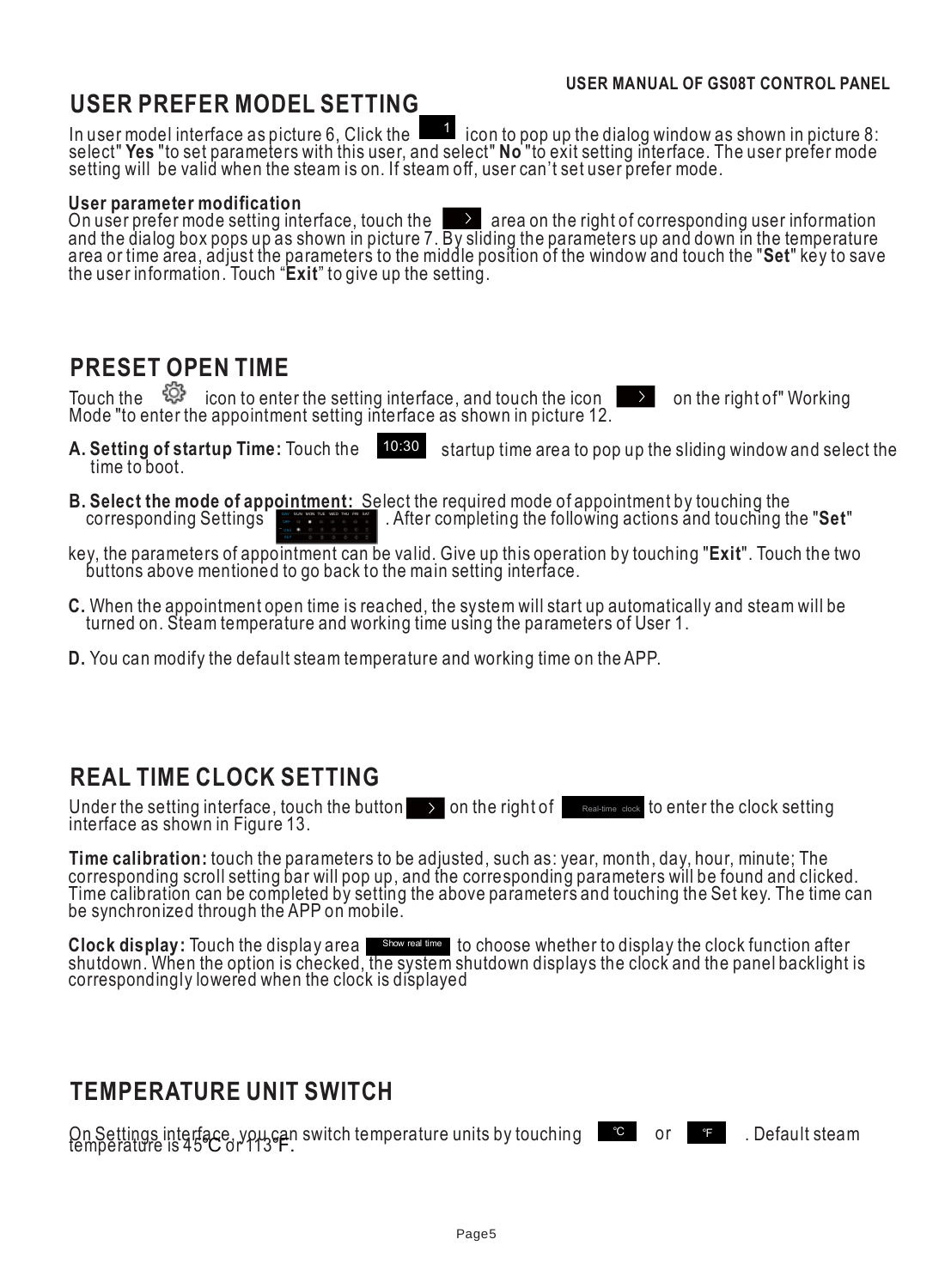### **SAFETY LOCK**

Touching Safety lock  $\Box$  on setting interface, pop-up dialog box shown in figure 14, we can type four number password and touch **"OK**" to save password, if user forget the password, user can type the password **2580** to enter into the system.

After we set password, when we touch power on/off button to start system, password dialog window will Pop-up as picture 2. After entering the correct password, you can enter the control interface. Power on by appointment open time and APP are not controlled by the safety lock. System can enter into main setting interface directly. We can close safety lock function on setting interface by touching icon

### **COMMERCIAL MODE AND RESIDENTIAL MODE**

in commercial mode, steam working time is 8 hours and the steam temperature are 45℃ or 113℉.

in residential mode: default steam working time and steam temperature are same as last time setting. if this time user changed steam temperature and working time, data will be saved for next time using.

When the  $\bullet$  on the right of memory mode is on, system is in residential mode, when it shows  $\bullet$ , system is in commercial mode.

### **ECONOMY MODE**

We can switch on/off economy mode on setting interface. When economy mode works, maximum steam temperature is 50℃ or 122℉, at the same time, we can see icon shows on display window.

### **WIFI MATCHING**

On setting interface, touching **the Studing team** on the right side of " WIFI Match " item to pop up the dialog box, after selected " **Yes** ", WIFI box will enter the pairing state, the phone needs to operate according to the APP usage requirements. LED on WIFI box flashing when it is in paring state. If paring is unsuccessful in 2minutes, system will quit the paring state automatically. Select "**No**" to give up the pairing operation.

#### **RESTORE FACTORY MODE**

On setting interface, touching the icon  $\longrightarrow$  on the right of Factory Setting to pop up the dialog box, select " **Yes** "to restore the user data from Factory setting. Select "**No**" to give up the operation.

### **Trouble shooting**

When system failure, we can see the icon  $\blacksquare$  is shown on the upper left corner of the main setting interface, touch this icon will pop up the dialog to show you problem and solution. pressing "**Ok**" to see the error code. pressing "**Exit**" to Exit the prompt window. The problem and solution message will be shown as followings: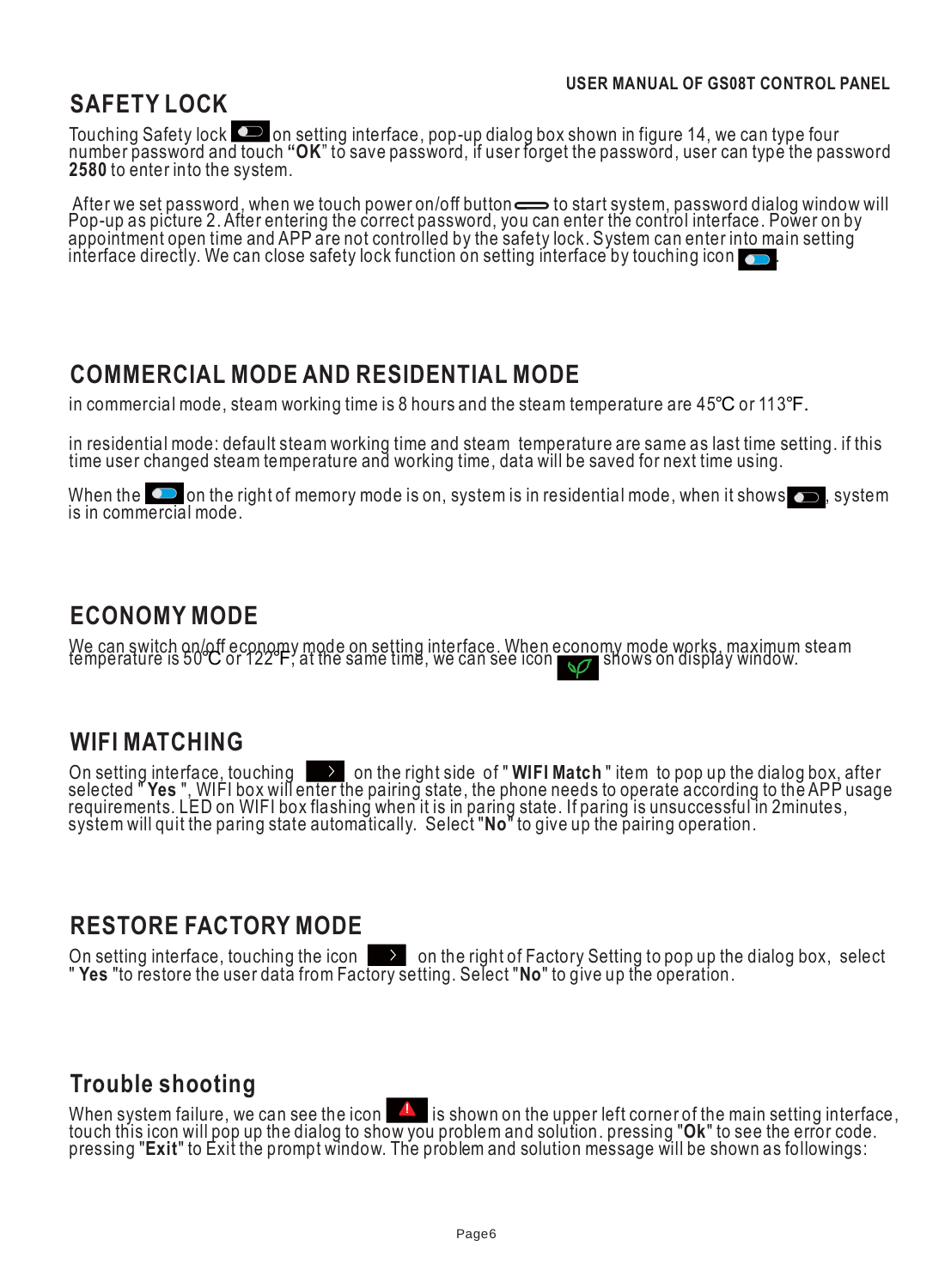

## **TECHNICAL PARAMETER**

| Rated Working condition and characteristic |               |  |           |                 |         |       |  |
|--------------------------------------------|---------------|--|-----------|-----------------|---------|-------|--|
| Rated voltage                              | AC240         |  | Frequency |                 | 50/60Hz |       |  |
| Rated current                              |               |  |           |                 |         |       |  |
| Insulation resistance                      |               |  |           |                 |         |       |  |
| Load parameters                            |               |  |           |                 |         |       |  |
| Loads                                      | Rated voltage |  | Frequency | Rated power     |         | Other |  |
| Steam machine                              | <b>AC240V</b> |  | 50/60Hz   | 4.5-18KW        |         |       |  |
| Light                                      | <b>AC12V</b>  |  |           | $<$ 3 $W$       |         |       |  |
| Solenoid valve                             | DC12V         |  |           | $5W^*2$         |         |       |  |
| Color light                                | DC12V         |  | -         | 5W              |         |       |  |
| Loudspeaker                                | -             |  | -         | $8\Omega/5W^*2$ |         |       |  |
|                                            |               |  |           |                 |         |       |  |
|                                            |               |  |           |                 |         |       |  |
|                                            |               |  |           |                 |         |       |  |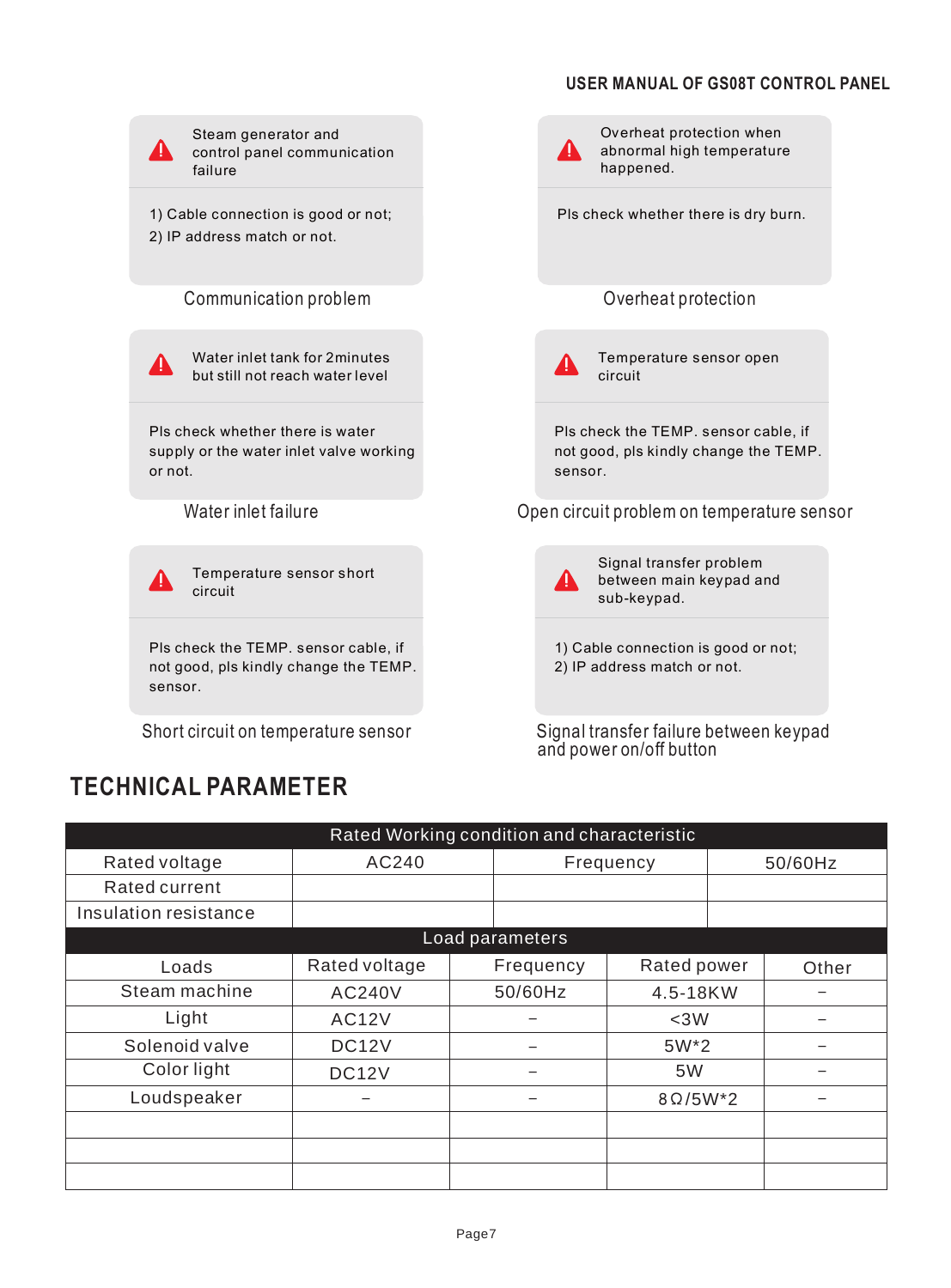### **1.Download APP on mobile Scan QR to install APP.**

by during successing

 $\bullet$ 

a smartage.tuys.com/ununtils (

Smart Life

Enter download interface as show on pictures, click"**download**",choose"**regular download**"to download the APP on mobile.

> Smart Life 4-1-4 tax strain

Installing

♦

 $\circ$ 

 $\boxed{3}$ 

 $\Box$ 

ł

to kith sidens

**Britains** 

#### **2**.**User registration and sign in**

Ó

 $\circ$ 

d

 $\boxed{1}$ 

 $\Box$ 

ŧ

Click APP logo"**Smart Life**" to enter into login interface as picture shown, if it's first time login, need to register new user account as guide.

Register a new user account

Click sign up if you have user account already

 $\leftarrow$ 

d









**Britains**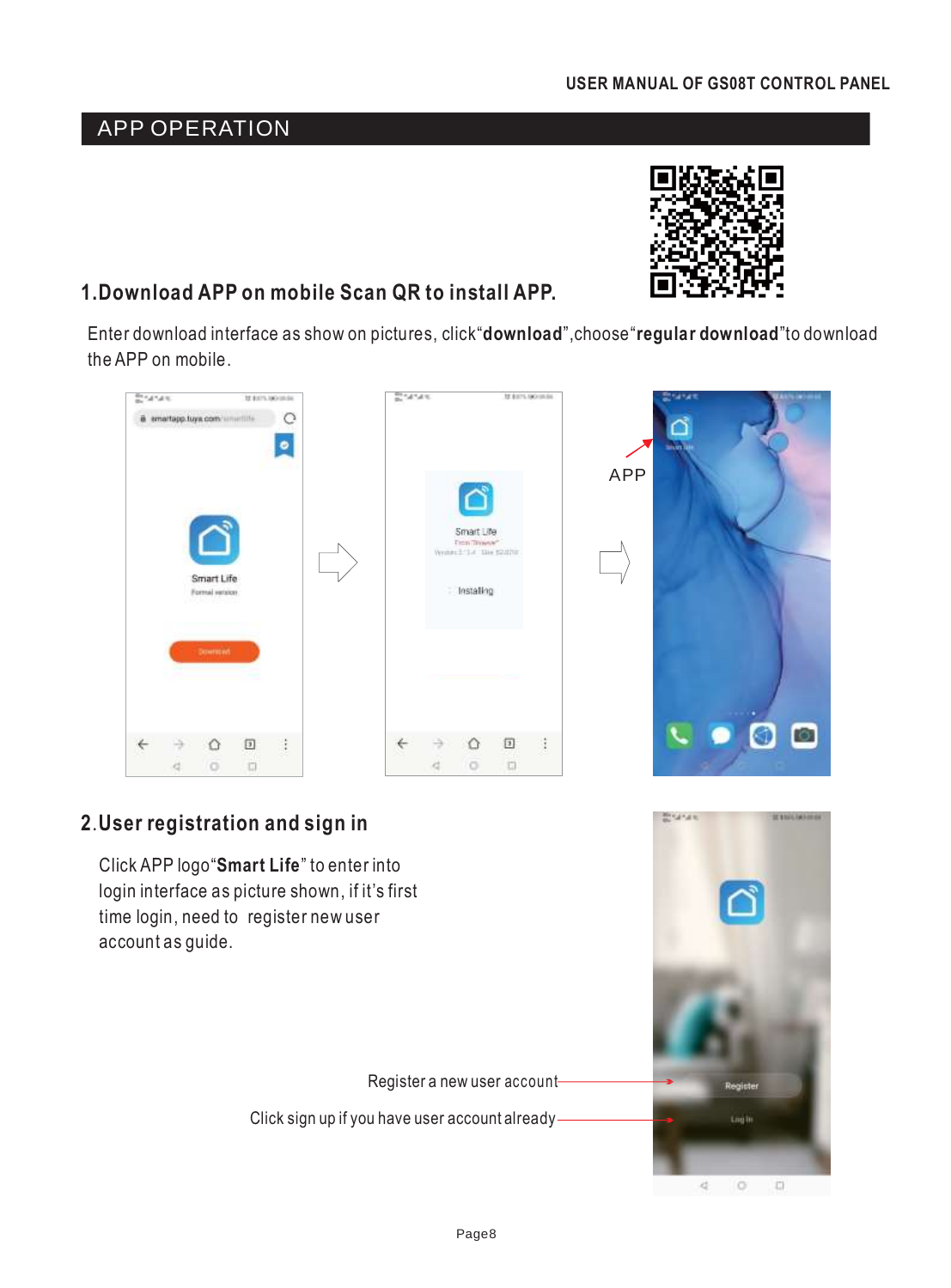#### **3**. **Adding steam generator to the APP**

#### **3.1 First we should get WIFI box in matching state by operation below:**

**Method :**On setting interface, touching  $\longrightarrow$  on the right side of "WIFI Match" item to pop up the dialog box, after selected " **Yes** ", WIFI box will enter the pairing state, LED on WIFI box flashing when it is in paring state. If paring is unsuccessful in 2minutes, system will quit the paring state automatically. Select "No" to give up the pairing operation.

#### **3.2 Adding steam generator on APP**

On the first time use, you have to add your steam generator to the device list.

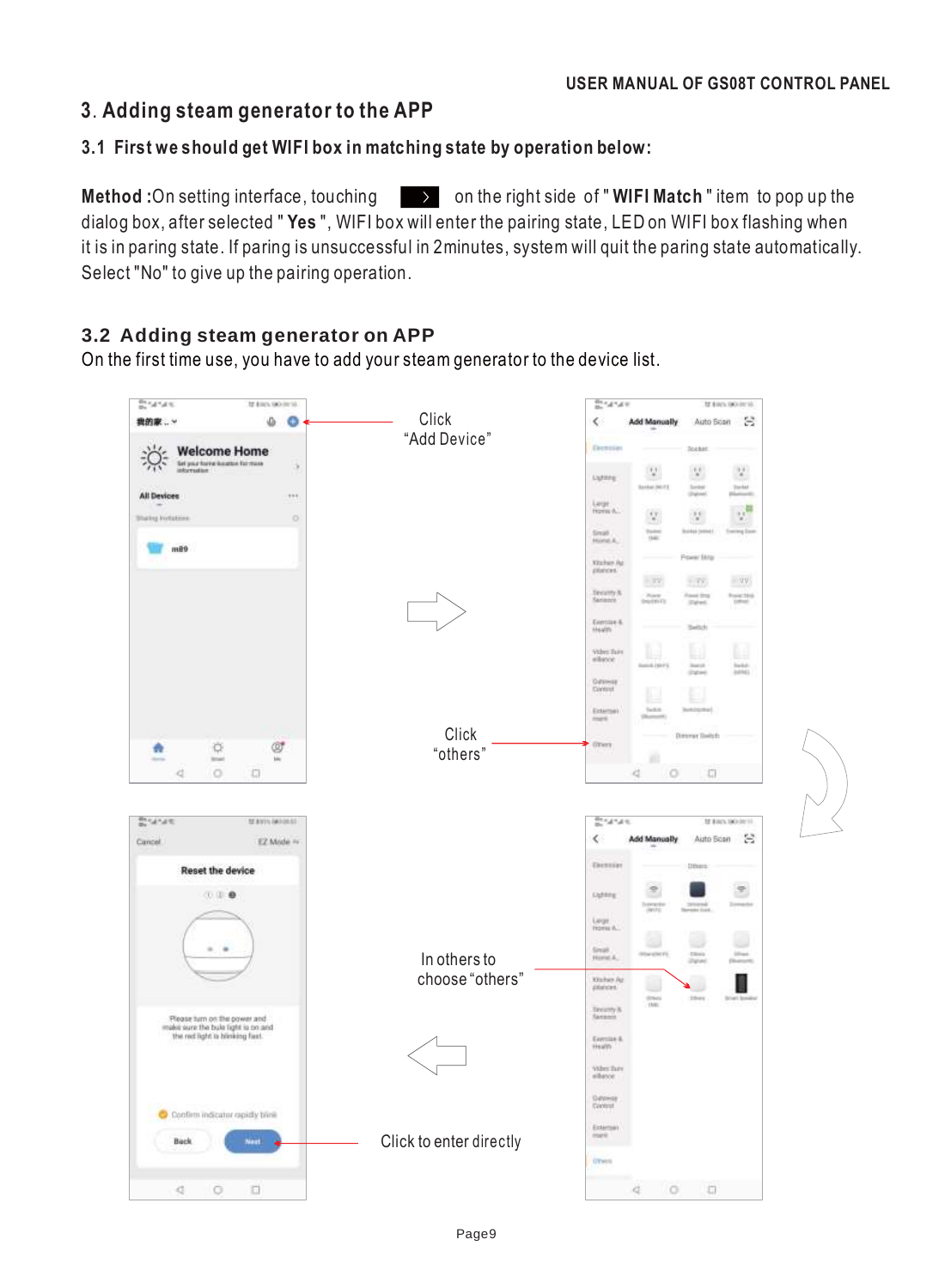When WIFI box is in matching state, please enter WIFI password on APP as picture below: click "**confirm**" to add steam generator in APP and enter into product operation interface.

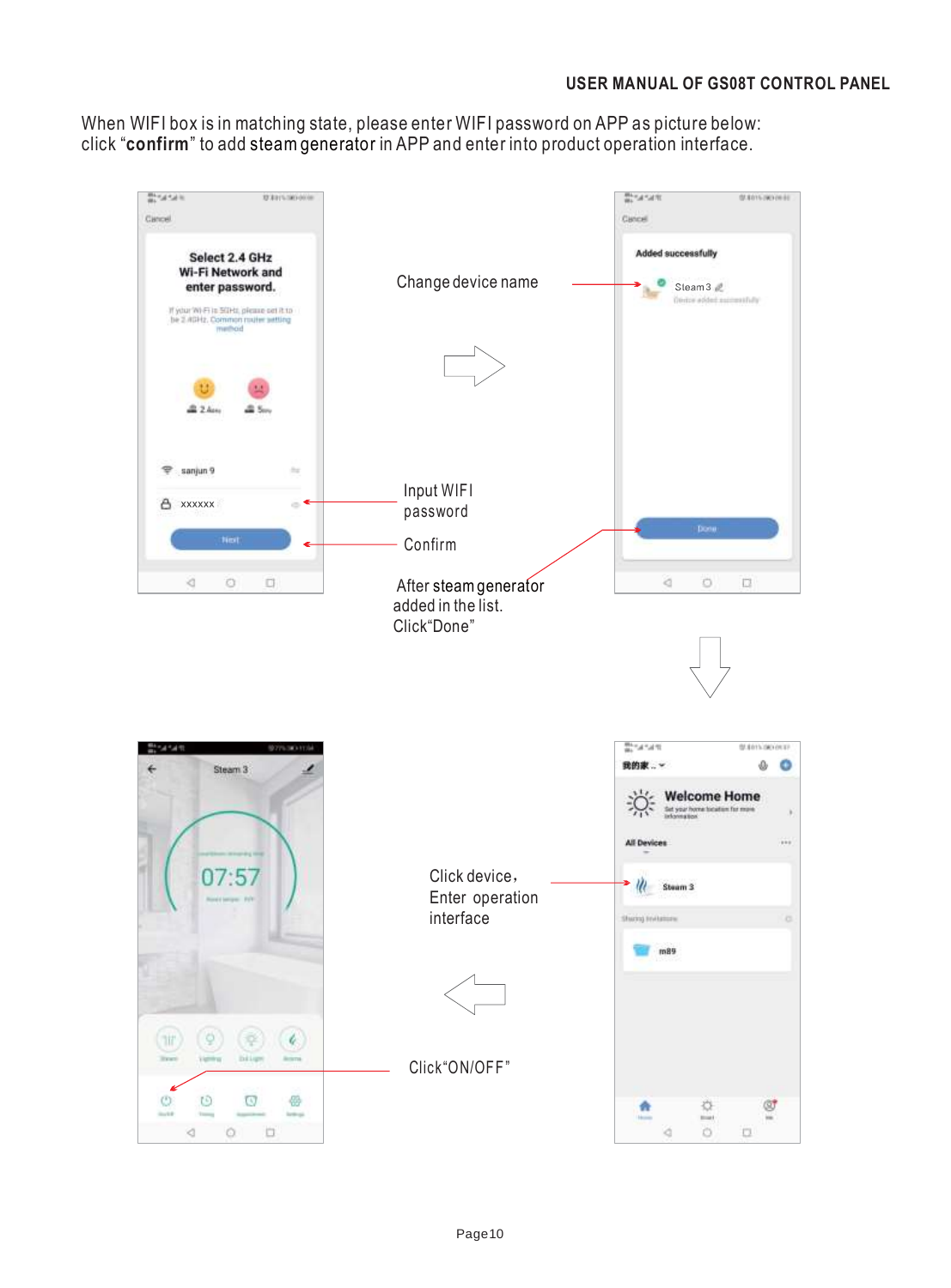

#### **4.Operation interface of steam generator on APP**

#### **4.1 Steam temperature Setting**

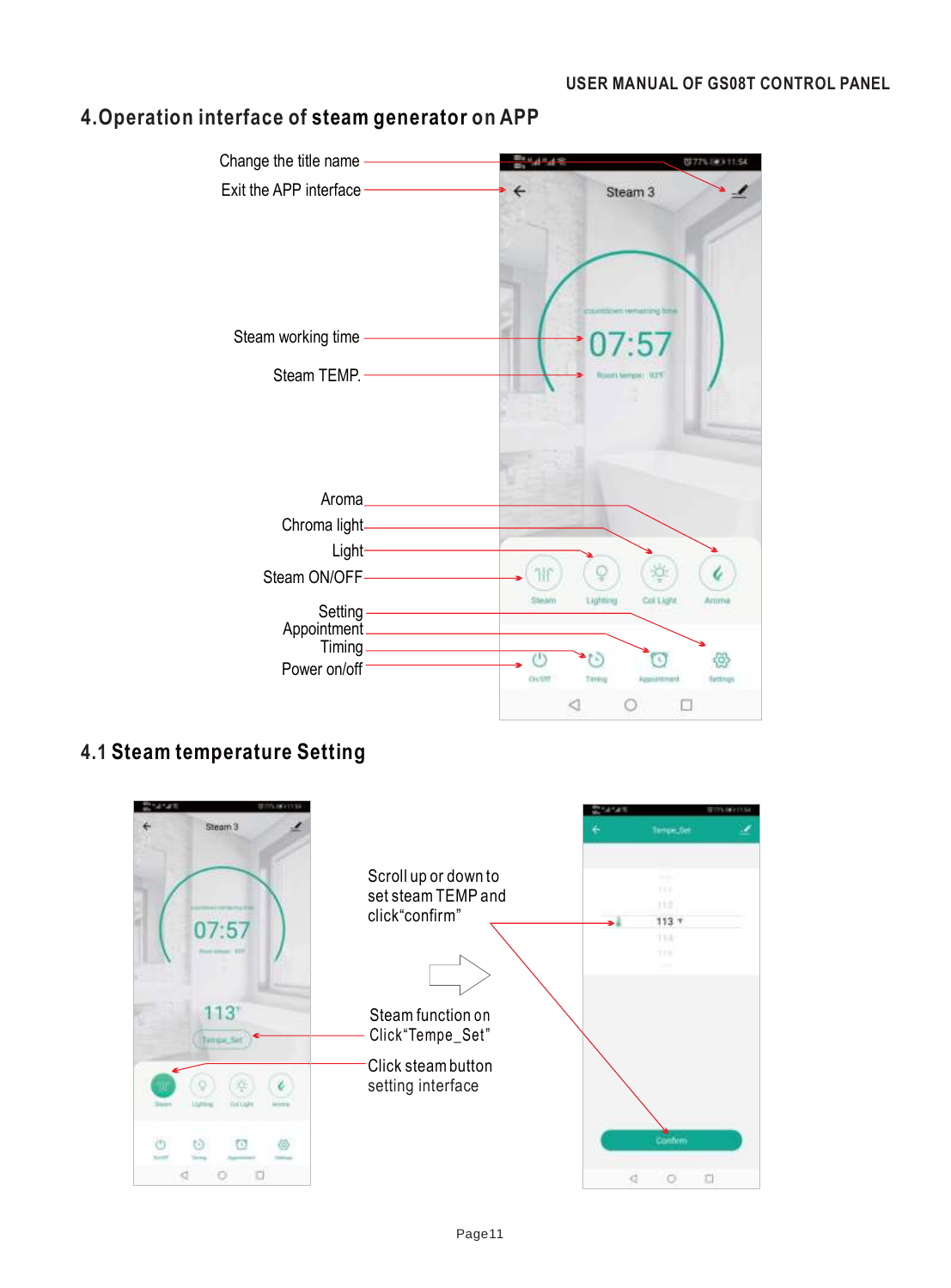#### **4.2 Working Time Setting**



### **4.3 Appointment Setting**

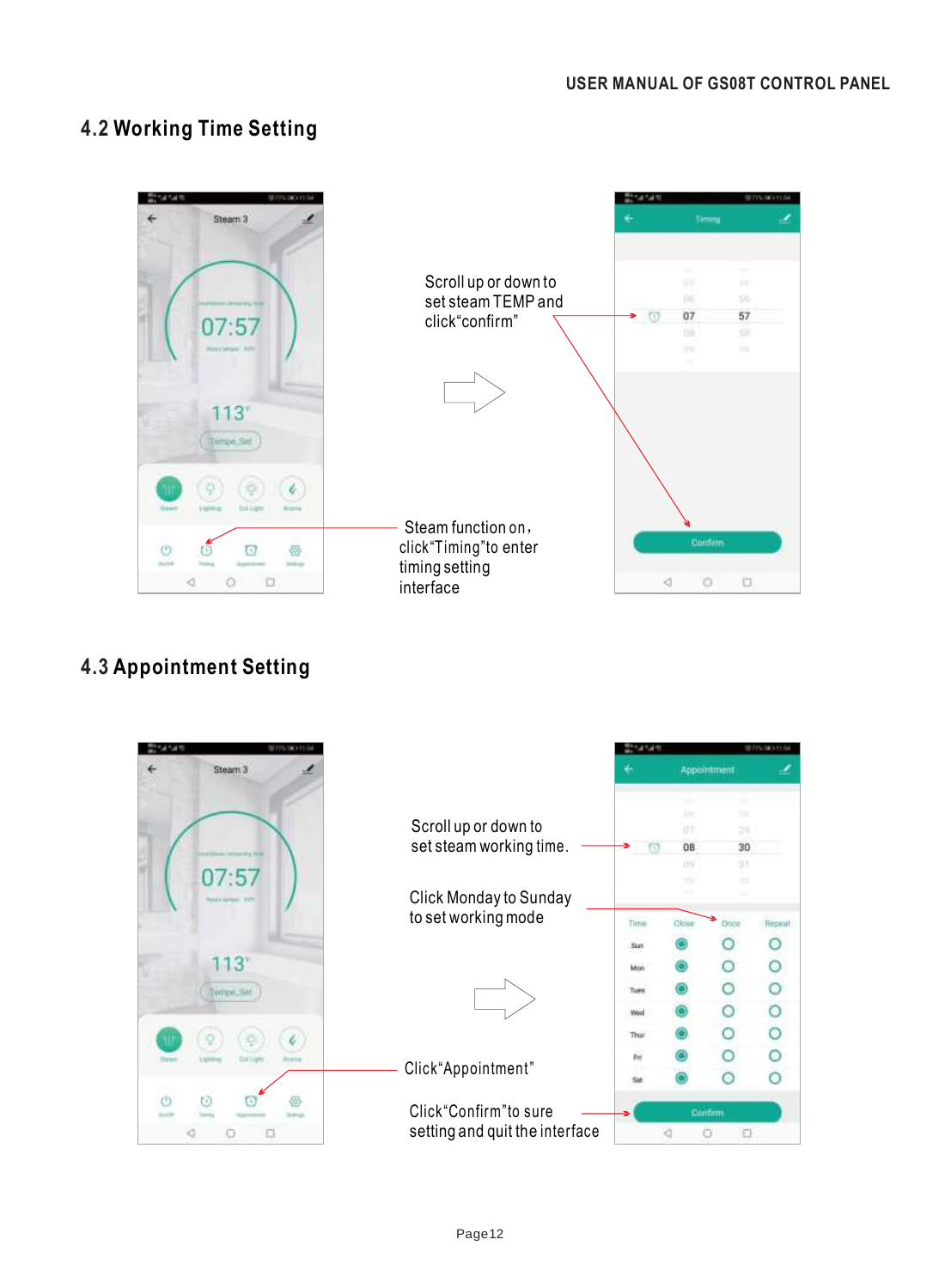#### **4.4 Chroma Light**



Open the steamand chroma light at same time press relative color icon to set light color we want. When we choose the chroma light icon, light change color automatically. timing setting interface

#### **4.5 Normal Light and Aroma**

Steam function on, click on the "**light**" button switch on/off the normal light. When steam function on, click aroma button to switch on/off the aroma function.

#### **4.6 Setting**